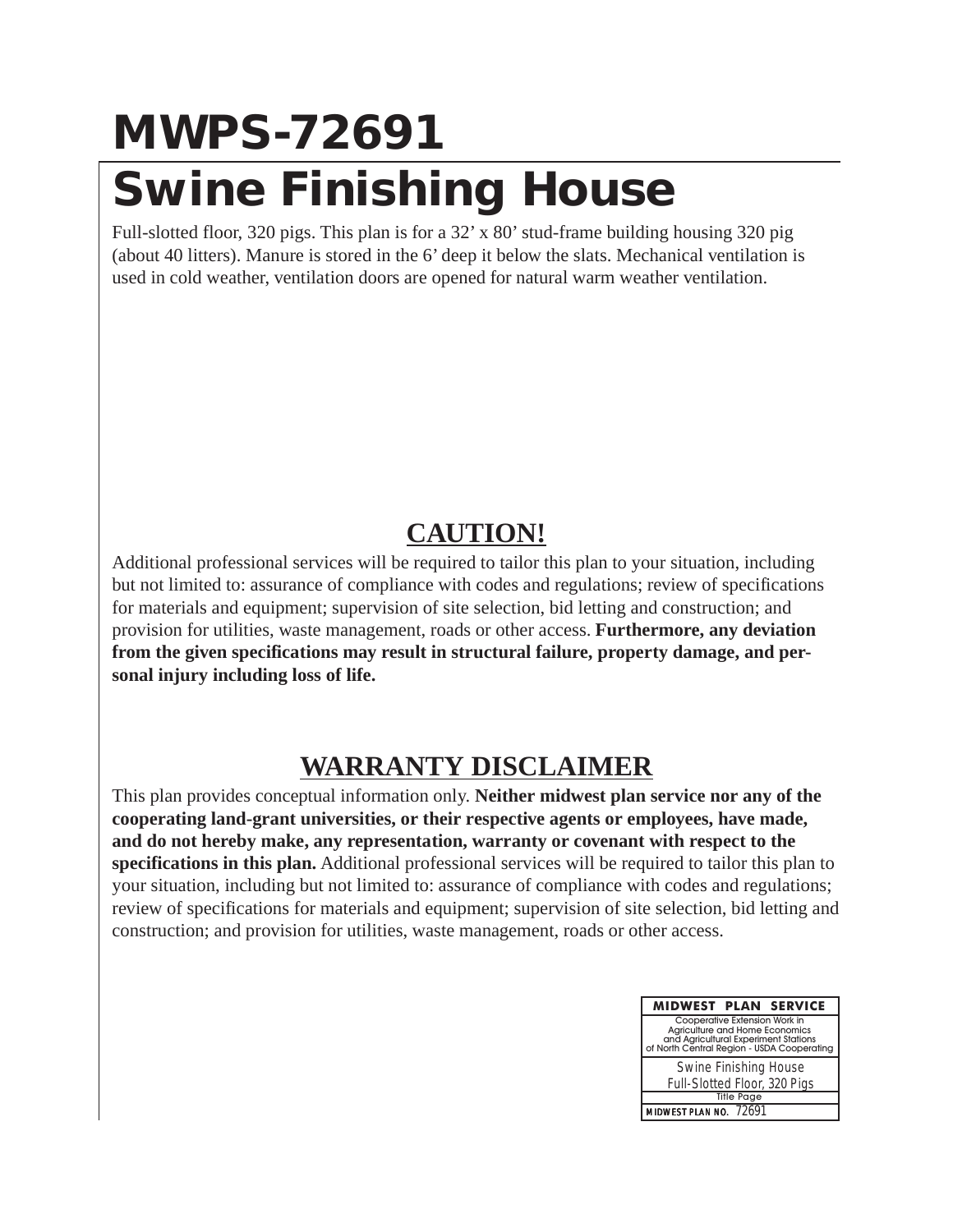#### Plan MWPS-72691<br>SMNHE FINISHANG HOUSE Full-stotted Floor, 320 Plgs

**This plan is for a 32' x 80' stud-frame building housing 320** is the state of the state  $\frac{1}{2}$  of  $\frac{1}{2}$  and  $\frac{1}{2}$  and  $\frac{1}{2}$  and  $\frac{1}{2}$  and  $\frac{1}{2}$  and  $\frac{1}{2}$  and  $\frac{1}{2}$  and  $\frac{1}{2}$  and  $\frac{1}{2$ E<br>Leg

## General Specifications

**Fans:** Select exhaust fans for the stated capacity at  $i$ , static pressure, especially pit fans, to prevent backdrafting when larger fans turn on

**PHIPS** young stock when the building is not fully insulated or is partly Supplemental heat (from heat lamps) may be needed for

blowing parallel to the alley. Air movement in summer can be increased with unrated fans mounted over the pens near the ends of the building and

Pits. Use 3500 psi concrete with  $7\pi$  air entrainment. Use steel of at least 40,000 psi yield. Install steel and concrete

carefully and accurately.<br>
carefully and accurately.<br>
overflow from each pit. The lip of the plassic pper mast be below<br>
overflow from each pit. The lip of the plassic pper mast be below<br>
the pit vertiliation inlets. Dezh

Check for solids buildups; increase agitation and pump from port nearest to solids buildup at next pumping.

# Protecting swine from fan failure.

We know of no device that will successfully ventilate a bag house of no device that will successfully ventilate a bag whole electric supply system.  $\sigma$  incomponents of the context of the context of the system  $\bullet$  Instal

or near the farmstead

- **•** Have someone baby-sit your animals if you are going to be<br>**•** Have someone baby-sit your animals if you are going to be<br>out or if your hed is in an explicitly sensitive stage failed<br>out or if your hed is in an explici
- 
- · Post instructions on what to do in hot weather, mild weather,
- Prepare walk doors and perhaps summer ventilation panels cold weather, who to phone for additional advice, etc.
- to be propped open part way or fully
- Consider a stand by generator to augment hand-opened<br>• Consignerate pit fans and, in hot weather, circulating fans<br>• Consider automatic telephone that dials selected numbers
- when power fails.

## Manure Storage Pit

Pit depth is based on 0.19 ou fidday manure per 175-lb pig, 6" left in the pit after pumping, and 12" of freeboard.

#### Slat designs

Dimensions in these plans assume concrete slats as listed<br>below and may need to be adjusted for other design or materials.<br>About  $\psi'$  is allowed at each end of a slat for construction varia-

tion and grouting  $\sum_{i=1}^{n}$  and  $\alpha$  are not construction variables as also  $\mathbb{R}^n$  , apart in farrowing stalls, with the slot shots of  $\mathbb{R}^n$  and the sows For other swine buildings, use  $\mathbb{R}^n$  shots

| ieig<br>$\overline{\phantom{a}}$ | š                |                                                        | pig nursery, or<br>Farrowing, sow- |  |
|----------------------------------|------------------|--------------------------------------------------------|------------------------------------|--|
| <b>UROS</b>                      | nursery          | <b>Environment</b>                                     | gestation                          |  |
|                                  |                  |                                                        |                                    |  |
| $\ddot{\phantom{a}}$             | C# 4x            | — Width x depth, lower barsize—<br>π3 4′ x4′ #3 4′ x4″ | <b>C#'.bx</b> .v                   |  |
|                                  | <b>CH 19 4</b>   | 74.747777                                              | 7# 4 54                            |  |
| $\infty$ $\infty$                | 4. x4 4.         |                                                        | $9 \times 5.74$                    |  |
| ã                                | 4"X5 #4          | 5. x 5. 3. 44<br>5. x 5. 44                            | $5*141.49x.9$                      |  |
| Design Loads                     |                  |                                                        |                                    |  |
| Stats                            | Per foot of slat |                                                        |                                    |  |
|                                  | ilq 0č           | 1100 pif                                               | 150 plf                            |  |

Beams,

50 plt<br>Per sq ft floor area<br>35 psf<br>35 psf

ped 99

columns



 $32 - 0$ "

### General Floor Plan

# Building space and production cycles.

Although many variations are successful, the dibutough many variations are successful, the dibutaling capacity for some production aystem building capacity for some stalls can be as  $\alpha$  and building capacity for some gra

#### CWICC Either

- a) Move sows and litters to sow-pig nursing pensing the state  $1-3$  weeks, depending on how soon the farmouring stalls are needed for the next sows.
- together Wean pigs at 3-6 weeks, putting 3-4 litters Return sows  $\ddot{s}$ breeding and
- facilities. gestation
- Or:<br>b: Wean pigs at 4-6 weeks (20-25 lb).<br>b: Wean pigs at 4-6 weeks (20-25 lb).
- Return Move pigs to nursery sows to breeding and
- farrowing intensifies to more than 6 times per year, page, may be moved at about 8 weeks.) Put into Move pigs to finishing unit at 10 weeks (60 lb). (As racuities. gestating
- per pen if you have only me pen size.<br>Move pigs to larger pens, or reduce number of pigs sinaller pens if you have two pen sizes. Put more pigs
- per pen, at about 17 weeks (125 lb).
- in shing marketed early As they approach market weight, and if the<br>shing unit is crowded. larger hogs can be
- $\mathcal{S}_{\text{MS}}$  are often rebred during the first or second heat period after we<br>aning, and farrow about 16 weeks later.

## TYPICAL HOUSING CYCLES





### Full-Slotted Floor

### Roof Purins and Studs UNBER SPECIFICATIONS

- Trusses<br>See Truss Page Pine or Hem Fir) Construction Grade (Doug Fir, Southern
- 
- Plywood<br>Roof Sheathing—3r °C-C Ext ("Identifica-<br>tion index" = 20,0)<br>tion index" = 20,0)
- Siding and Wall Lining and Ceiling— $\mathcal{H}$ " or  $\mathcal{V}_C$  C-C Ext with Medium Density
- Overlay
- easier to clean than plywood **FRP Plywood** is a composite material using<br>plywood overlaid with a layer of plastic It is<br>plywood overlaid with a layer of plastic It is Î
- Sills and Fascia
- Pressure Preseñvative Treated (Southerni<br>Yellow Pine or equivalent) Creosote—8<br>pcf, Penta—0.40 pct, ACC—0.25 pcf,<br>ACA or CCA (Type A or B)—0.23 pcf
- P. T. means lumber pressure<br>servative treated against insect **Lingus** attack. e<br>E



## Section & Detail Indicator

SWINE FINISHING HOUSE Plan No.

Cooperative Extension & Research in Agriculture<br>& Home Economics in the 12 North Central **INUDS MOWEST PLAN SERVICE** 

Universities-USDA Cooperating

# aoed

 $\begin{array}{|c|c|c|c|c|}\hline\mathbf{32} & \text{rrosssheet}&\text{mws}&\textbf{72691}&\textbf{1}\\ \hline \text{cosy} & \text{rays}&\text{Mewes} &\text{Pans Since Amesia} \\\hline \end{array}$ snicsaded #  $1<sub>0</sub>$  6 1009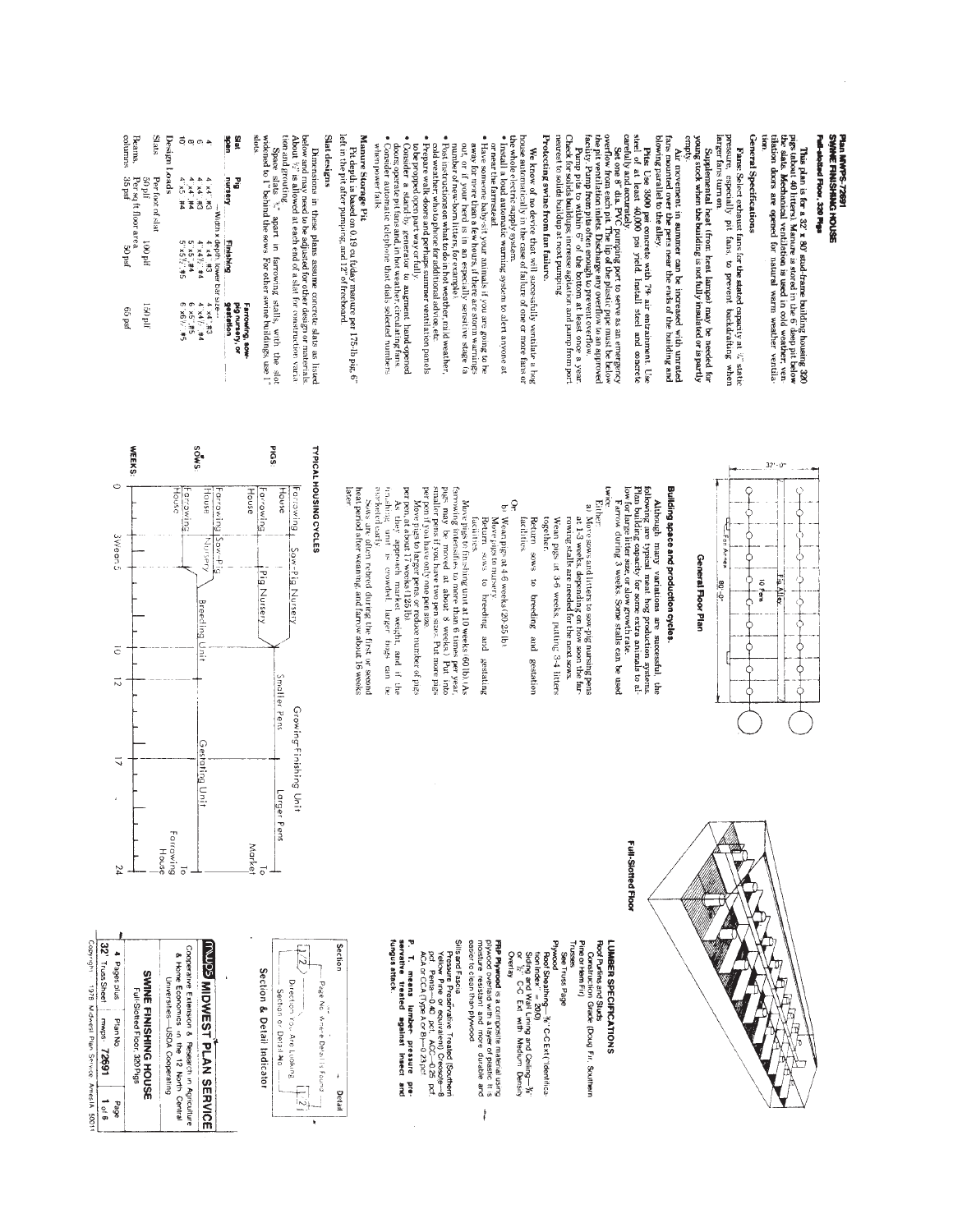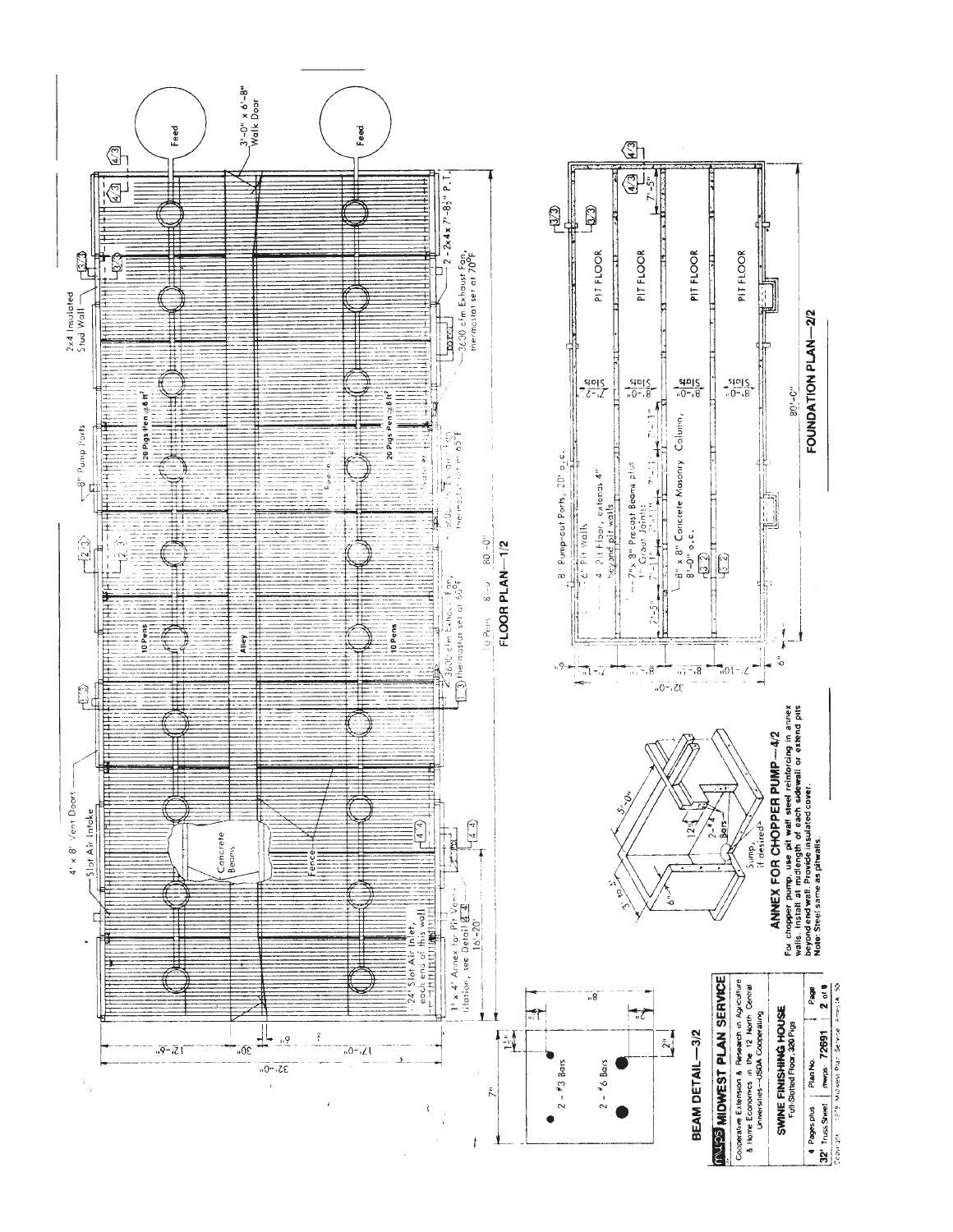